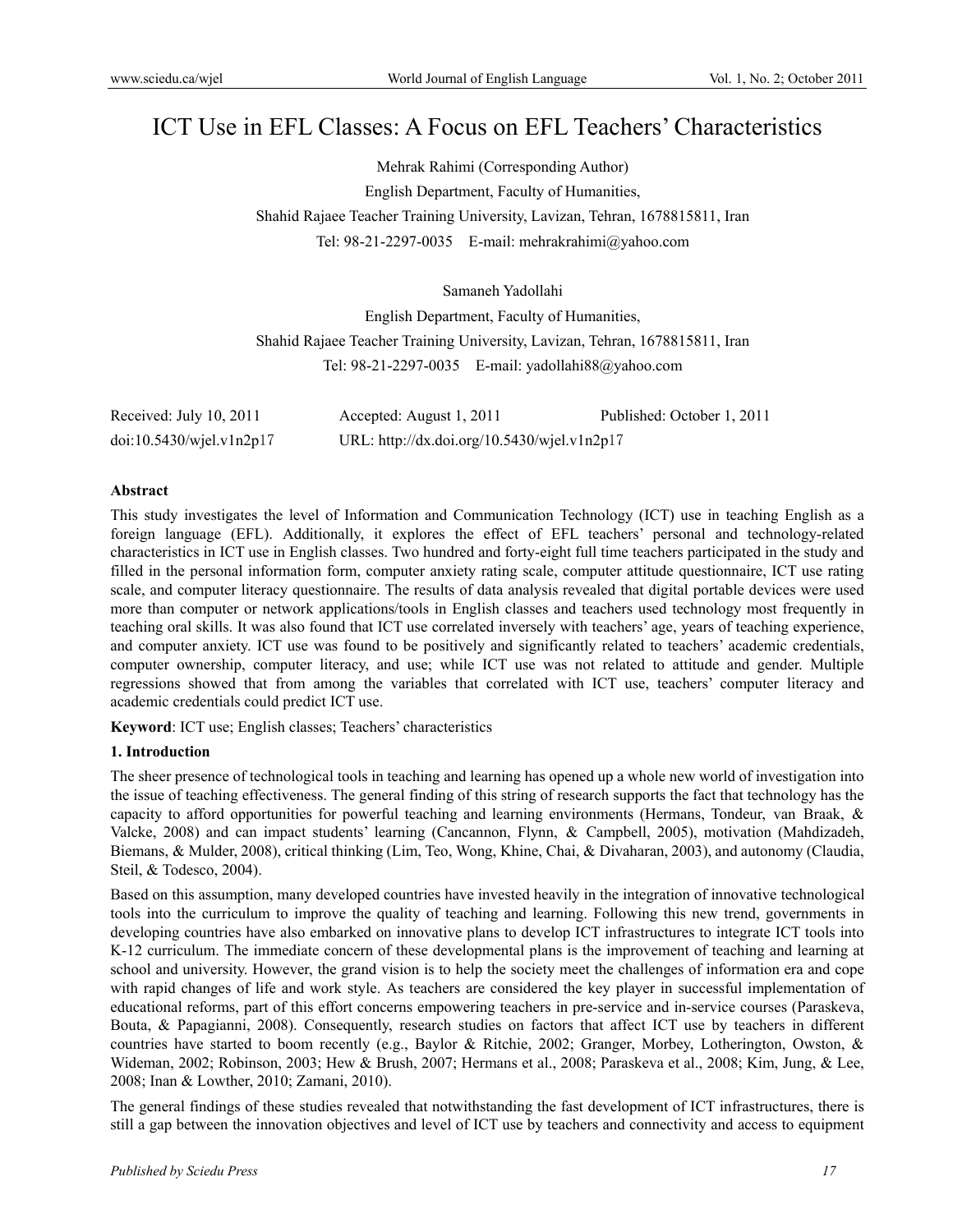do not necessarily guarantee successful or productive ICT use (Granger et al., 2002). It is suggested that ICT use is a complex and slow process (Levin & Wadmany 2008) that is influenced by many key factors such as the characteristics of users (teachers and students), context of technology use, and pedagogical philosophies of the country's educational system (Granger et al., 2002). The present study thus focuses on investigating factors that contribute to ICT integration into English classes in Iran where English is a foreign language for both teachers and students considering teachers' personal and technology-related characteristics.

# *1.1 ICT use in English classes*

ICT use in general terms is any use of "computing devices such as desktop computers, laptops, handheld computers, software, or Internet in K-12 schools for instructional purposes" (Hew & Brush, 2007, p. 225). However, more specifically it refers to the use of technology by teachers for instructional preparation, instructional delivery, and technology as a learning tool for students (Inan & Lowther, 2010).

An overview of the developmental history of computer-assisted language learning (CALL) shows that ICT tools have been actively and widely used in language classes from the initiation of computers into the world due to the fact that language teachers have always been the pioneer of using innovative teaching tools in their classes (Amiri, 2000). The history of CALL consists of three distinct phases, i.e., behavioristic, cognitive, and interactive CALL, each of which is characterised with both a certain level of computer technology including mainframes, PCs, and multimedia technologies and a specific language learning and teaching approach including behaviorism, cognitivism, and constructivism (Warschauer, 1996). Coincidental with the development of technology and second language acquisition (SLA) research, EFL teachers have utilized ICT tools for teaching and learning purposes.

EFL teachers use ICT tools for preparing teaching materials and activities to be used in teaching pronunciation (Lee, 2008), grammar (Al-Jarf, 2005), vocabulary (Tsou, Wang, & Li, 2002), listening and speaking (Hochart, 1998), communication skills (Lee, 2002), reading (Akyel & Ercetin, 2009), and writing (Chikamatsu, 2003). They also use technological tools such as PCs, laptops, or mobiles in the classroom for instructional delivery very effectively and frequently. Learning applications prepared by teachers/students or commercially produced ones such as drills, tutorials, and computer-based tasks are used in the classroom to promote collaborative learning of English skills (Beatty & Nunan, 2004). Furthermore, EFL teachers use computer-mediated-communication (CMC) or software as a tool for making authentic and meaningful communication (Mahfouz & Ihmeideh, 2009). In this way technology can provide learners with a range of authentic materials and tasks that have a positive influence on their autonomy.

Unlike uncertainties expressed towards ICT use and students' outcome in some subject matters (Reynolds, Treharne, & Tripp, 2003), almost all research done in CALL effectiveness support the fact that the use of computer can enhance foreign and second language learning (Vandewaeterea & Desmet, 2009). However, much of the research on CALL effectiveness has focused on software design and task pedagogy and inquiries on end-users' interaction with computer have emerged only recently in the third phase of CALL (Chapelle, 2003; Vandewaeterea & Desmet, 2009). In this respect, understanding EFL teachers' characteristics and their relationship with ICT use seem to be of vital importance in order to pave the way for more effective teaching and learning in CALL environment.

## *1.2 ICT use and teachers' characteristics*

ICT use by teachers has been under investigation for a long time for two basic reasons: to find the barriers on the way of successful integration of technology into the curriculum (Hew & Brush, 2007) and to take suitable actions in order to include courses of training teachers in modern technologies (Paraskeva et al., 2008). In this respect, a large number of studies have focused on finding the role of teachers' personal characteristics and demographic variables such as age, gender, and years of teaching experience in their ICT use in the classroom (e.g., Robinson, 2003; van Braak, Tondeur, & Valcke, 2004; Bebell, Russell, & O'Dwyer, 2004).

Gender gap in general has been the subject of many studies in the literature of computer use (e.g., Cooper, 2006) revealing mostly inconclusive results. However, studies with regard to teachers' gender and ICT use have reported lower levels of computer use by female teachers (Volman & van Eck, 2001) due to female teachers' limited technology access, skill, and interest.

Studies on teachers' teaching experience and age have reported that teachers' ICT use, experience, and age are inversely associated meaning that more experienced teachers and older teachers tend to use computers less frequently (Van Braak et al., 2004; Bebell et al. 2004). Some studies have attributed this to veterans' limited computer proficiency (Bingimals, 2009), confidence (Robinson, 2003; Snoeyink & Ertmer, 2001) and readiness to use ICT in their classes (Inan & Lowther, 2010).

In addition to personal characteristics, teachers' technology-related variables and their relationship with computer use in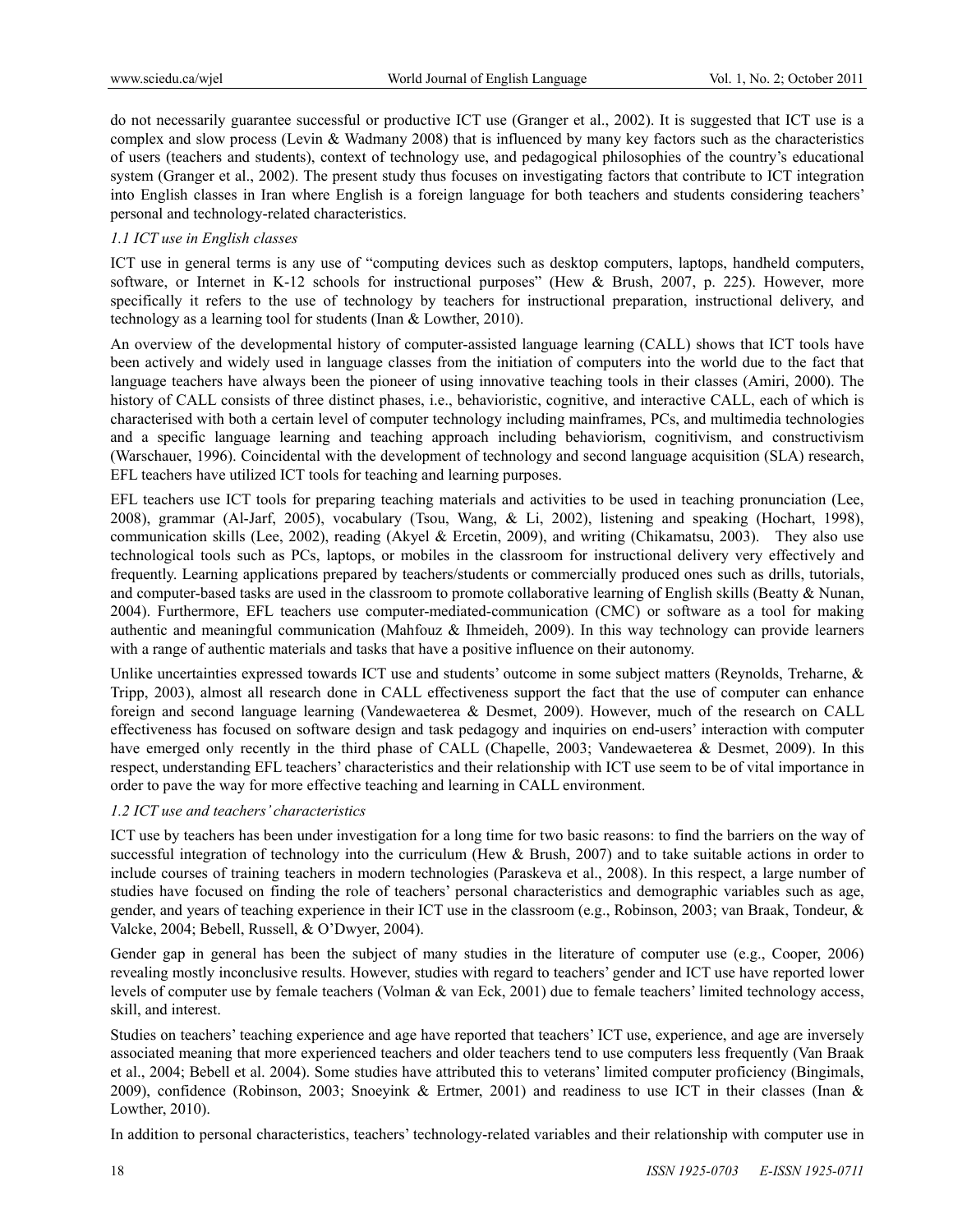the classroom have been scrutinized by many studies over the past few years. Teachers' attitudes towards technology are among the most frequently studied technology-related variables in ICT use literature because it is generally assumed that positive computer attitudes foster computer integration in the classroom (van Braak et al., 2004). It has been suggested that attitudes towards technology take shape with regard to the perceived usefulness and ease of use (Davis, 1993) and is a major enabling/disabling factor affecting adoption of technology by teachers (Albirini, 2006; Hermans, 2008). The general finding of attitudinal studies suggests that any successful implementation of new technology in education requires the development of users' positive attitudes toward it.

In line with this, it has been postulated that the development of teachers' positive attitudes toward ICT can be a key player in reducing teachers' resistance to computer use (Watson, 1998) that is associated with computer anxiety. It has been found that computer anxiety can be related to lack of knowledge and skills about computer (e.g., Al-Oteawi, 2002), computer ownership, and frequency of computer use (Baloglu & Cevik, 2008). It is assumed that computer anxiety can be a barrier to basic computer literacy or skills and teachers with higher levels of computer anxiety might experience difficulties in using computer in their classes and thus would avoid that (Baloglu & Cevik, 2009).

Another factor that affects computer use in the classroom is teachers' computer skills and knowledge (Pamuk & Peker, 2009). According to Hew & Brush (2008) three types of knowledge and skill can create major barriers to ICT use by teachers: the lack of specific technology knowledge and skills (Snoeyink & Ertmer, 2001), technology-supported pedagogical knowledge and skills (Hughes, 2005), and technology-related-classroom management knowledge and skills (Lim et al., 2003). There is evidence in the literature that computer skill is influenced by age, anxiety, attitudes, computer use, and access (Poynton, 2005).

It is noteworthy that much of the literature in this regard revolves around the patterns of ICT use among teachers in general and ICT use by teachers of different subject matters remains an open question.

## *1.3 The present study*

More recently, the knowledge of English has been considered as one of the factors that can affect technology use in developing countries (Zamani, 2010). English is considered as the dominant language of technology and computer (Albirini, 2006) because "instructions, messages, and internet texts are generally in some variant of the English language" (Navdal, 2007, p. 1113). Also, English is the most commonly used language among ten top languages exploited for communication and interaction via the internet (Internet World Stats, 2010) and almost two-third of websites on the internet are in English (Global Internet Statistics, 2010).

Moreover, language is a key factor in computer system interfaces and much of computer use entails language including "reading texts and instructions, seeking information, following hyperlinks and sending and receiving messages" (Conti-Ramsden, Durkin, & Walker, 2010, p. 2). English is "the main computer language" (Albirini, 2006, p. 378), and "PC users are forced into this language by necessity, if they want to master the most elementary dialogue with their computers or to understand the information they seek" (Navdal, 2007, p. 111).

Generally, research on the relationship between computer and English has usually taken the direction of effect to be from computer use to success in English, suggesting a persuasive argument to support the fact that using technology and computer-mediated communication tools can impact second or foreign language learning. As a consequence, the bidirectionality of this relationship is taken for granted (Rahimi & Yadollahi, 2011), that is, knowledge of English can be a contributing factor to ease of technology use, perceived ease of use, positive attitudes, and even purchasing computers (PC ownership). So the assumption underlying this study is that EFL teachers use technological tools in their instruction regularly due to their level of English proficiency and familiarity. It is arguable, then, that EFL teachers are particularly in advantageous position to successfully integrate technological tools/applications in their instruction without much problem or fear. As there is a dearth of research on the role of EFL teachers' personal and technology-related characteristics in ICT use in language instruction, this study aims at finding the answers to the following research questions:

- a.) What are the most frequently used technological tools for teaching language skills and components in EFL classes in Iran?
- b.) Is there any relationship between Iranian EFL teachers' personal/technology-related characteristics and ICT use in teaching English?
- c.) How much of the variance in ICT use can be predicted by the independent variables of this study?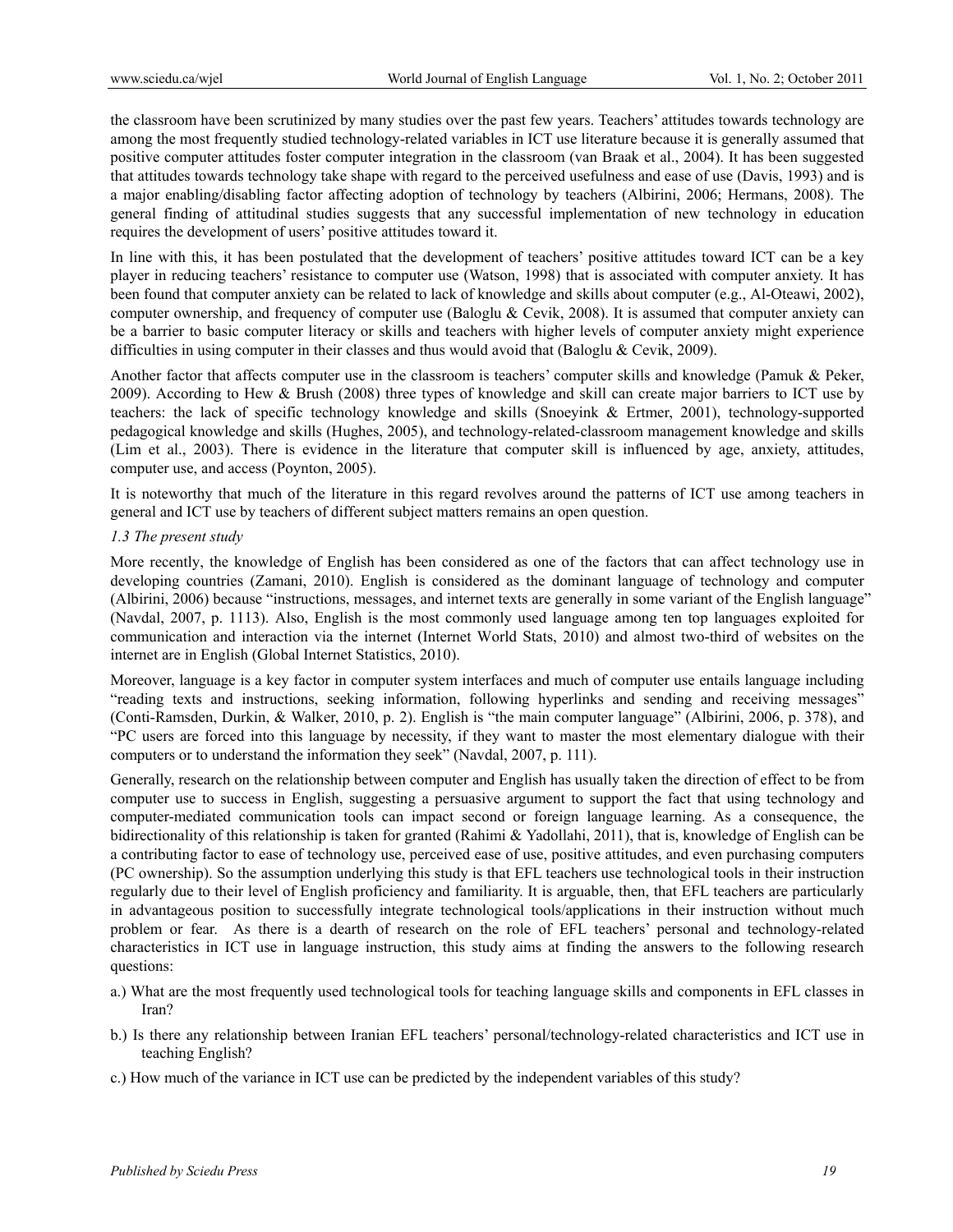# **2. Methods**

# *2.1 Participants*

The participants were 248 Iranian EFL teachers selected according to stratified random sampling from schools of one metropolitan city in Iran. There were around 600 full time English teachers working in 4 districts of the city. One hundred and eleven male (44.8%) and 137 female (55.2%) EFL teachers were selected randomly from the population. The size of the sample was determined to be 234 according to Krejcie and Morgan's (1970) formula with confidence level of 95% (margin of error = 5%). Teachers had from 1 to 28 years of teaching experience with a mean of 11.66 years (SD=6.40) and ranged in age from 20 to 52 (mean= 34.78 years; SD= 7.65). Two hundred teachers (80.6%) had Bachelor degrees in teaching English as a foreign language (TEFL) and 48 teachers (19.4%) had Master degrees in TEFL.

The amount of time the respondents spent on working with their PCs varied from below one hour  $(21\%, n=52)$  to one hour  $(51\%, n=128)$  or three hours  $(25.4\%, n=63)$  per week. However,  $2.6\%$   $(n=5)$  of the respondents reported that they did not use their PCs at all. They also used the Internet differently from below one hour  $(45.6\%$ , n=113) to one hour  $(16.9\%$ , n=41), two hours (10.9%, n=27), and three hours (22.6%, n=56) per week. Just 4% (n=10) of the teachers did not use the Internet at all.

## *2.2 Instruments for data collection*

# 2.2.1 Personal information form

Teachers' personal characteristics were collected by using a personal information questionnaire. Teachers were asked to provide information about the following personal variables: age, years of experience, computer ownership, computer use, internet use, and internet access. Computer and internet use were assessed by giving the following options: never, below one hour a week, one hour a week, two hours a week, three hours a week, and more than 3 hours a week specified by respondents.

## 2.2.2 Computer anxiety rating scale (CARS)

To assess computer anxiety, Computer Anxiety Rating Scale (CARS) (Weil, Sears, & Rosen, 1988) was used. CARS is a 20-item scale that asks participants to express how anxious (nervous) each of the items would make them in real time of filling in the questionnaire. The participants rate themselves on a 5-point Likert scale ranging from 'not at all' to 'very much'. Among the issues addressed in CARS are: anxiety related to the machines themselves, their role in society, computer programming, computer use, and problems with computers and technology (Ursavaş & Karal, 2009). The alpha coefficients of 0.90-0.95 have been reported by the developers for the scale. Other researchers have also reported high alpha coefficient of 0.91 for this measure (e.g., Korukonda, 2007; Mcilroy, Sadler, & Boojawon, 2007). Weil, Sears, and Rosen (1988) used factor analysis technique to investigate factor structure of CARS, which resulted in the emergence of three factors including 'Interactive Computer Learning Anxiety' (11 items), 'Consumer Technology Anxiety' (4 items), and 'Observational Computer Learning Anxiety' (5 items). Reliabilities of 0.80, 0.70 and 0.60 for the three factors have been reported.

CARS has been translated into Persian and its psychometric characteristics have been calculated (Rahimi & Yadollahi, 2009). The Cronbach's alpha reliability coefficient of CARS for this study revealed to be 0.92.

## 2.2.3 Computer attitudes questionnaire

To assess participants' computer attitude, computer attitude scale for language teachers (CASLT) was used (Daud, 1995). CASLT is a 21-item scale that measures teachers' attitude towards computer integration into teaching English language based on a 5-point Likert scale with the high score (5) representing a positive attitude (strongly agree) and low score (1) representing a negative attitude (strongly disagree). To investigate factor structure of the Persian version, a principal components analysis (PCA) with varimax rotation was used. The PCA revealed five main factors explaining 57% of the variance. The Cronbach's alpha reliability coefficient of the instrument was found to be 0.89.

## 2.2.4 ICT use rating scale

To determine the level of ICT use in teaching language skills, a rating scale was used. It had 25 items and asked teachers to determine which technology they used in teaching each language skills (listening, speaking, reading, writing) and components (grammar, pronunciation, vocabulary) by selecting one of the following options: never=1, rarely=2, sometimes=3, often=4, and very often=5. ICT use in teaching was defined for teachers as using technology for preparing instructional materials, delivery of instruction, and student learning. The rating scale consisted of three main sections including computing devices or applications (e.g., computer, word processors, software), network-based applications (e.g., podcasting, e-mail services, social networking), and digital devices that work with/without computers (e.g., CD player, mp3 player, digital camera). Cronbach's alpha reliability coefficient of the scale has been found to be 0.83.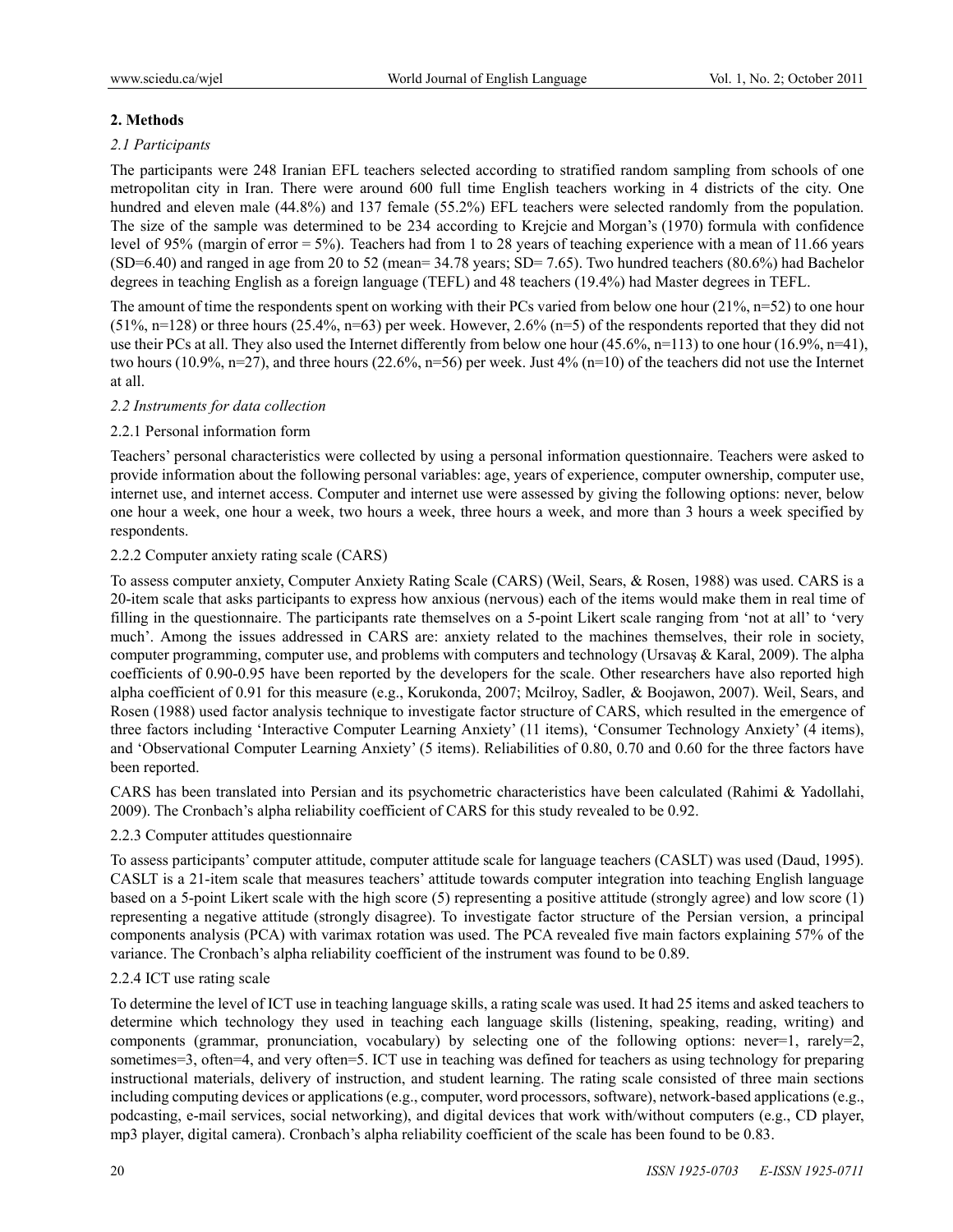## 2.2.5 Computer literacy questionnaire

To assess teachers' perceived ICT literacy, Computer Literacy Self-Assessment Scale (CLSAS) was adapted and used. The original questionnaire consisted of 65 items along with two major sections including computer and internet skills with seven subsections on 5-point Likert scale. EFL teachers were asked to rate themselves regarding their level of competency in handling the computer and internet operations on the level of advanced (5 points) upper intermediate (4 points), intermediate (3 points), beginner (2 points), and no competency (1 point). Computer knowledge and skills were assessed through five subsections: general computer knowledge, file management knowledge, system maintenance and security knowledge, word processing skills, and power point skills. Also, the internet assessed skills included communication skills and web skills.

To explore the factor structure of this instrument, a principal components analysis (PCA) with varimax rotation was used. The PCA indicated five main components accounting for 64% of the variance. Ogunkola (2008) has reported the reliability estimation of 0.73 using test-retest method of two weeks interval for this scale. The Cronbach's alpha reliability coefficient of the scale in this study was found to be 0.93.

#### **3. Results**

To find answers to research questions descriptive statistics, chi square test, correlation technique and multiple regressions analysis were utilized.

#### *3.1 ICT use in EFL classes*

The frequency count of using three types of technological tools in teaching four language skills and three language components are summarized in Table 1.

#### <Table 1 about here>

The chi square test was utilized to assess the goodness-of-fit and to find out whether the use of technological tools in teaching English skills and components had a good fit. The result of chi square was significant  $(\chi^2 = 179.348, df = 6,$  $p=0.000$ ) indicating that there was not a good fit of ICT use in teaching English skills and components and teachers used ICT tools in teaching certain skills and components more than others. As Table 1 illustrates, teachers used technology in teaching listening (26%) more than other skills. Following that, they used ICT tools in teaching speaking (14.8%), vocabulary  $(14.4\%)$ , pronunciation  $(14.2\%)$ , reading  $(12\%)$ , grammar  $(9.6\%)$ , and writing  $(9.0\%)$ .

Furthermore, to explore if there was any relationship between language skills/components (3 levels) and the type of ICT tools (3 levels) EFL teachers used, another chi square test was conducted. The result of chi square was significant ( $\chi^2$  $=48.648$ , df = 4, p=0.000). The result of Cramer's V was also significant (V=0.135, p=0.000), implying that there was a relationship between the type of language skills/components the teachers taught and the type of technology they chose for teaching those skills.

Teachers used digital devices most frequently for teaching oral skills, i.e., listening and speaking (47.7%). More detailed analysis showed that among the devices included in the rating scale, CD player was most frequently used for teaching oral skills.

The network applications were used most frequently for teaching written skills, i.e., reading and writing (36.5%). Among the applications listed in the rating scale, email service and search engines were the most frequently used ones in teaching written skills.

Further, participants reported to use network applications (43.2%) and -very near to that- computers (42.4%) most frequently for teaching language components, i.e., grammar, vocabulary and pronunciation. Among the network applications search engines and among computer applications the software, word processors, and printer were used most frequently in teaching language components.

# *3.2 ICT use and EFL teachers' personal characteristics*

The result of data analysis revealed that ICT use correlated inversely with age  $(r=-0.23, p<0.01)$ , and years of teaching experience ( $r=0.16$ ,  $p < 0.05$ ), and positively with teachers' academic credentials ( $r=0.28$ ,  $p<0.01$ ). However, no significant relationship was found between gender and ICT use.

# *3.3 ICT use and EFL teachers' technology-related variables*

The result of correlation revealed that ICT use was significantly related to computer ownership ( $r=0.13$ ,  $p < 0.05$ ), computer use  $(r=0.30, p \le 0.01)$ , internet use  $(0.26, p \le 0.01)$ , and computer literacy  $(r=0.49, p \le 0.01)$ . An inverse correlation was found between computer anxiety and ICT use  $(r=0.23, p < 0.01)$ . However, ICT use and computer attitude were not found to be related  $(r=0.05)$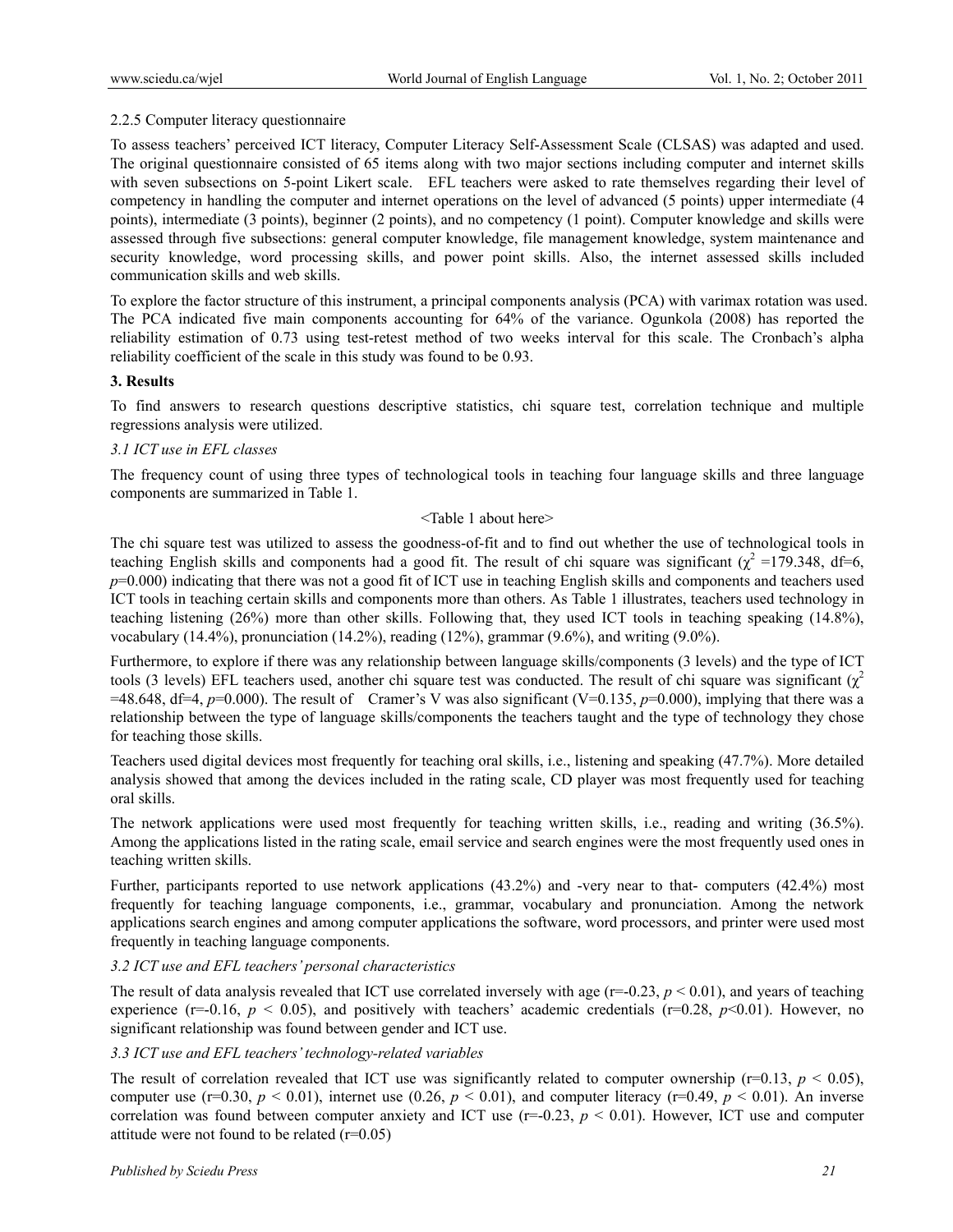# *3.4 Predictors of ICT use*

In order to determine the proportion of the variance in ICT use that could be explained by the selected independent variables of this study, multiple regressions analysis was performed. However, only those variables that individually correlated with the dependent variable entered the equation. The summary of the multiple regressions results is presented in Tables 2 and 3. The results indicated that more than 25% of the variance in ICT use was explained by two independent variables of this study. The test statistic was significant at the 0.05 level of significance (F  $(8, 239) = 11.355$ ; *p*=0.000).

# $\leq$ Tables 2 & 3 about here $\geq$

As Table 3 illustrates, the results of multiple regressions indicate that two teacher-related variable (computer literacy and academic credentials) explain the greatest amount of variance in ICT use.

## **4. Discussion and Conclusions**

#### *4.1 ICT integration in EFL classes in Iran*

The result of the study revealed that EFL teachers used technology mostly in teaching listening followed by speaking, vocabulary, pronunciation, reading, grammar, and writing. This finding is consistent with Yang and Huang's (2008) study who reported that English teachers in Taiwan used technology most often in activities of listening and speaking, while technology was least used in teaching grammar. However, the finding casts doubts on the proposition that technology is basically used to impact English literacy learning, i.e., reading, writing, grammar, spelling and punctuation (e.g., Burn & Leach, 2004).

Further, the results showed that EFL teachers have formulated a selective ICT-use strategy based on the nature of language skills/components they teach with a general tendency to use digital portable devices. As the content of the existing EFL curriculum in Iran has not been revised for at least two decades (Ketabi & Talebinejad, 2009), teachers' ICT-infused teaching has apparently developed based on a 'culture clash' between the existing pedagogical and learning environment and the changes technology use demands (Goodson & Mangan, 1995). It is documented in the literature of EFL teaching effectiveness in Iran that many teachers are involved in constant struggle with problems posed by different areas of EFL curriculum particularly inappropriate teaching materials and lack of time to teach the content (Rahimi & Nabilou, 2009).

In this context, ICT-use becomes an extra burden for teachers who just want to finish the textbook on schedule for national exams. Even teachers who are eager to use ICT in their classes prefer to use simple devices/applications for listening activities that do not take a great deal of class time. Although the use of audio contents (such as podcasting) that can be easily downloaded, played on mp3 portable devices and listened to in language classes have gained popularity for information, communication and education (Walls, Kucsera, Walker, Acee, McVaugh, & Robinson, 2010), it is unknown whether teachers can follow CALL methodology and ICT use skills properly in their classes using these types of devices. This raises some new questions about the effectiveness of teaching and learning using this strategy and the ways students' attitudes towards the value of technology in education would be affected by such ICT-infused instruction. Further, this finding addresses the issue of EFL curriculum reform at the macro level and invites all Iranian educators, educational administrators, and researchers to carefully delineate instructional, pedagogical and organizational changes that are required to occur in educational system in accordance with national ICT developmental plans and to take systematic actions to reach the ideal society that has been envisioned in Iran's National Document of Development (2006).

It was also found that following CD players, email services, search engines, educational websites, software, word processor and printer were the applications and tools Iranian EFL teachers used for instructional purposes. Part of this finding is consistent with what Becker, Ravitz, and Wong (1999) found, that word processing software, CD-ROM reference software, and World Wide Web browsing software were the most commonly used applications by teachers regardless of the subject they taught.

It is worth mentioning, however, that the frequency counts of using computer and internet applications/devices (n=437 and n=74 respectively) were considerably less than frequency counts of using digital portable devices (n=815) in language classes supporting the fact that Iranian teachers' use of the internet is generally limited and their school computer use is influenced by the availability of appropriate software (Zamani, 2010). This finding highlights the importance of raising EFL teachers' technology awareness to help them understand educational values of different technological innovations and integrate them accurately into instruction. Qualitative follow-up studies are required to explore the level of EFL teachers' ICT use awareness and ways to promote this awareness while fast development of ICT infrastructures is taking place across the country and the globe.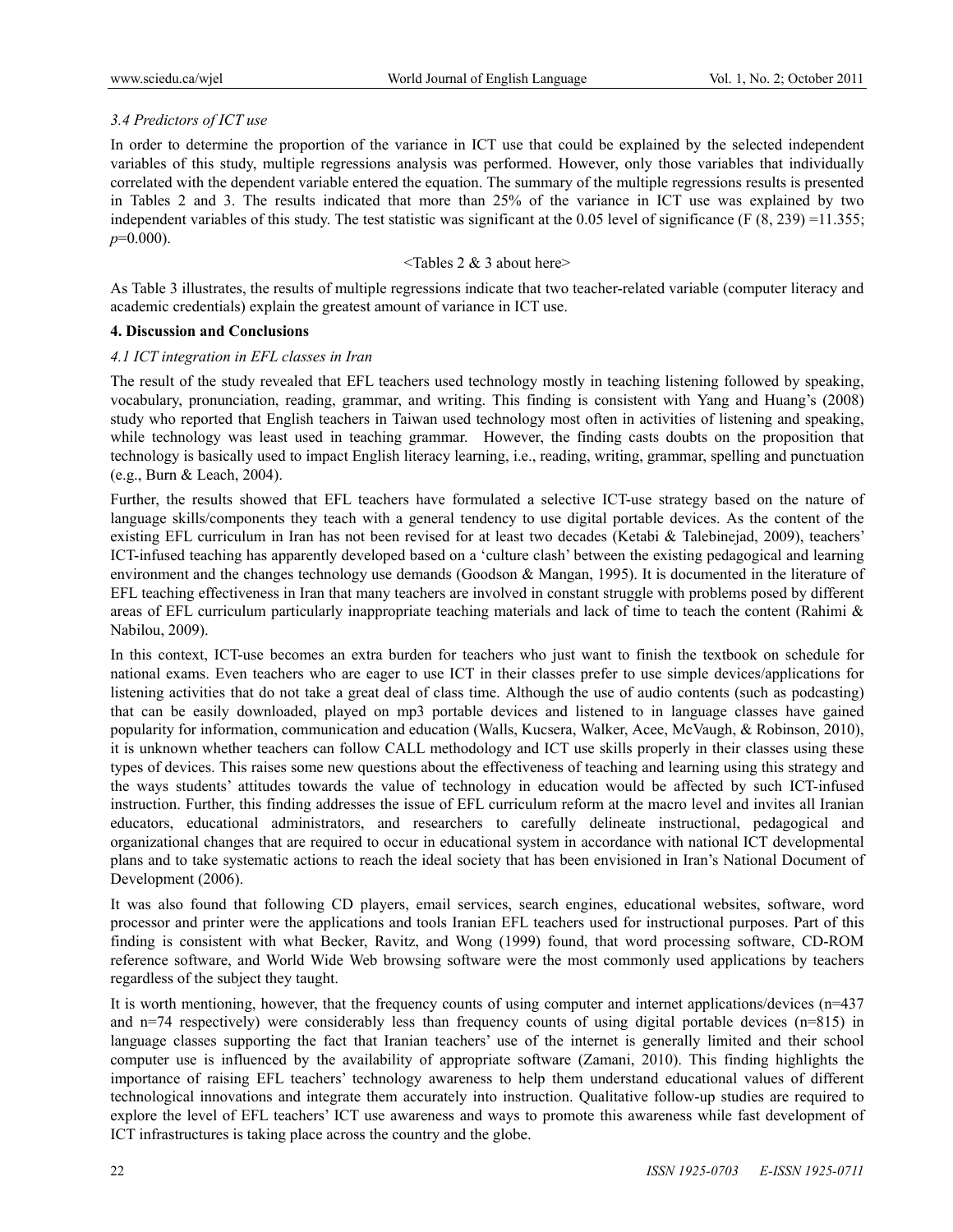Also, to encourage teachers to integrate educational software programs more frequently into their classes, high quality CALL materials should be available for English classes. To be able to revolutionize software production in settings like Iran, needs of teachers and students and paradigm shift in education and applied linguistics from behaviorism to constructivism should be taken into account in CALL materials development.

EFL teachers should also become familiar with the advantages of using internet-based applications in language classes or for professional development. The whys and the wherefores of their avoidance of the internet -while they are quite familiar with the language of the internet- should be explained with interview studies and subsequently the detected problems with regard to literacy, attitudes, and anxiety have to be alleviated with in-service courses and appropriate resources. Useful internet applications for class use, professional empowerment, or communication with other colleagues across the country or the globe should be introduced to EFL teachers. This demands a thorough and regular content analysis of the internet-based sources by educators, researchers, and teachers themselves.

#### *4.2 Teachers' personal characteristics and ICT use*

The findings revealed an inverse correlation between ICT use, age, and years of teaching experience. This supports the fact that ICT use decreases with age and teaching experience of teachers and that younger teachers incorporate ICT tools into their teaching more than their older counterparts (Van Braak et al., 2004; Bebell et al, 2004; Inan & Lowther, 2010). It is evident in the literature that teachers' age and experience are related to their lack of computer knowledge and skills in terms of computer-based or computer-managed instruction (Davis, 1993) and lack of enough training to exploit effective ways of integrating instructional technology into language teaching (Dunn, & Ridgway, 1991). Previous research (e.g., Pamuk & Peker, 2009) shows that teachers who are above middle age and who did not have much formal computer training in their high school or college education are more likely to exhibit computer anxiety than younger teachers and this can be reflected in their limited use of ICT use in the classroom. This claim actually was supported by our findings, as a positive and significant correlation was found between age and computer anxiety among the participants  $(r=0.18)$ , *p<*0.01). Moreover, as Prensky (2001) believes younger teachers are ICT natives who were born in a digital world and since they have been exposed to ICT more than their older colleagues (Johns, 2004), they use ICT tools with more confidence (Peerar & van Petegem, 2010).

As the relationship between ICT use and teachers' age and experience seems to be universal, longitudinal research is required to shed more light on the reasons why teachers' willingness of using ICT tools decreases with experience regardless of the context and culture of teaching. If the roots of the problem are not identified, young teachers who enter the profession each year will lose their enthusiasm for ICT implementation as they become more experienced because field experience and the culture of the work place are among the determinant of teachers instructional behavior (Korthagen, 2004).

In the light of the evidence from this study, no significant correlation was found between gender and ICT use. Similar studies reported that the old stereotypic gender divide in terms of ICT use in teaching is closing in the  $21<sup>st</sup>$  century (Poynton, 2005). Yet, some other previous studies have shown that gender plays a significant role in integration of ICT in education (van Braak et al., 2004). With such inconclusive and inconsistent results from literature on the gender, it can be concluded that it is psychological gender rather than biological gender which has more effect on computer anxiety and consequently computer use (Ursavas & Karal, 2009). Psychological gender is associated with an individual's level of masculinity and femininity irrespective of his or her biological gender. It has been suggested that computer anxiety is associated with femininity or a tendency to show a preponderance of stereotypical feminine characteristics. So in cultures where computer is considered as a male domain, those who have more feminine characteristics would show higher degree of computer anxiety regardless of their biological gender (Todman & Day, 2006). However, biological gender differences in computer anxiety and computer performance are not found in cultures characterized by non-masculinisation of the computer (Brosnan, 1998).

Considering the fact that gender disparities in education have been eliminated in Iran as a result of the country's national four Five-Year Development Plans (1989-2009) (World Bank, 2009) and Iranian female users have achieved equality with males regarding computer access and use and they are fully aware of the values of computer-based instruction (Rahimi & Yadollahi, 2009) due to social and economic development of the country in recent years, it is not surprising that our study did not show any difference between male and female teachers' computer use for instructional purposes.

#### *4.3 Teachers' technology-related characteristics and ICT use*

Consistent with previous research, the findings of this study demonstrated that PC ownership and computer experience in terms of home computer use and internet use were related to successful ICT use in teaching procedures (Alghazo, 2006).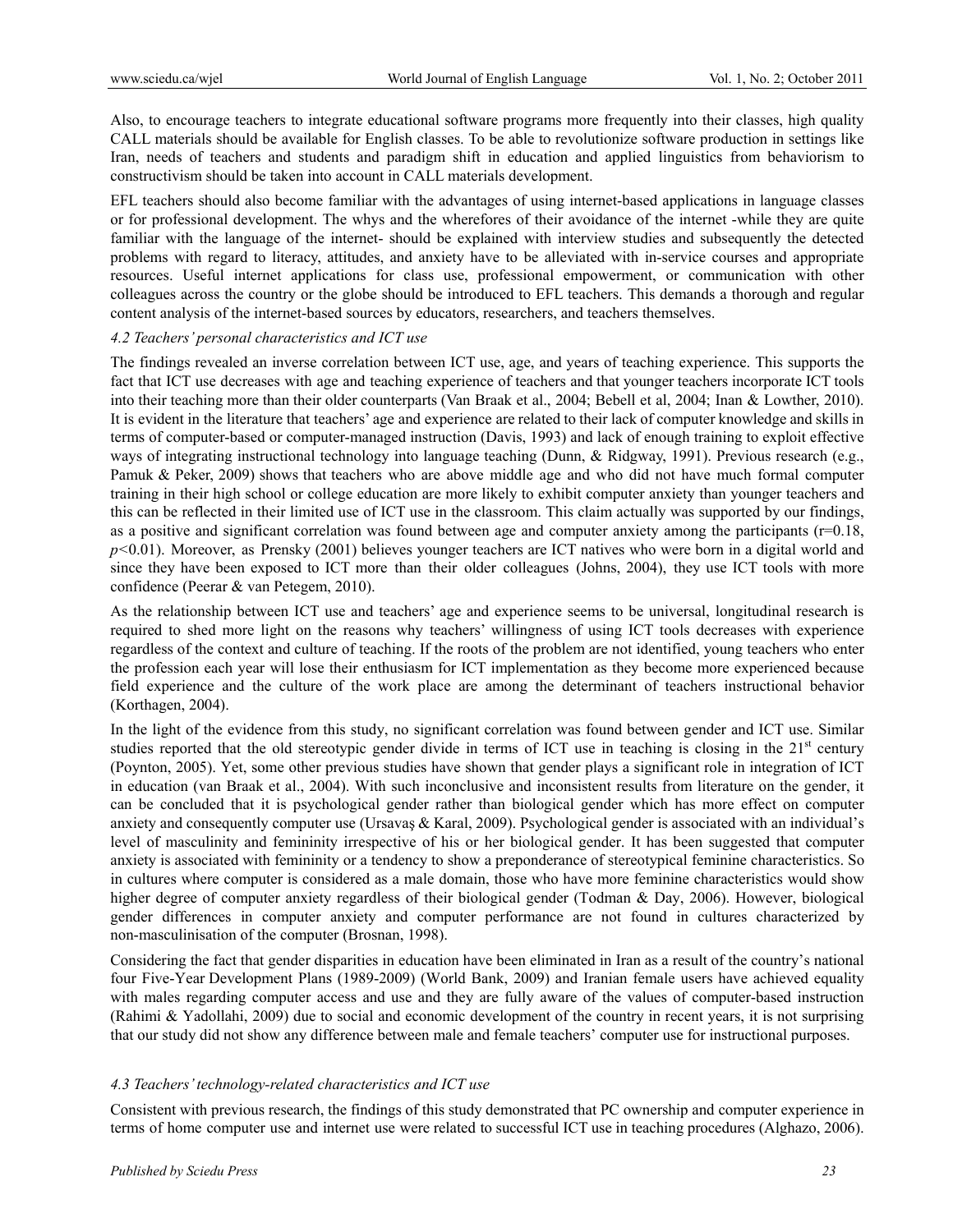Moreover, it was found that ICT literacy and integration were related, meaning that more skilled teachers in terms of computer and internet applications tended to use ICT tools more frequently in their teaching (Tezci, 2009). In line with this, Bingimlas (2009) recognized the lack of enough ICT knowledge and skill as one of the major barriers many teachers encounter for successful integration of ICT applications. Despite a strong desire of teachers to use ICT in their classes, sometimes they cannot use it to increase the quality of teaching and learning due to lack of essential ICT skills (Robinson, 2003).

An inverse correlation was found between teachers' computer anxiety and ICT use; however, the correlation was not very strong. This casts doubts on the findings of other studies that have reported that teachers' ICT use in class is strongly under the influence of teachers' level of computer anxiety (Pamuk & Peker, 2009; Poynton, 2005; Baloglu & Cevik, 2009). The finding suggests that there are other factors affecting EFL teachers' willingness to use technology in their classes other than the fear of technology. Surprisingly, computer attitudes and ICT use were not found to be related and unlike other studies (Albirini, 2006) computer attitude could not predict ICT use in English classes. This shows that positive attitude towards ICT or constructivist perspectives on learning will not automatically lead to the implementation of ICT or innovative teaching practice (Peeraer & Petegem, (2010) and as Judson (2006) suggested, there may be little correlation between stated beliefs and actual practice due to contextual constraints. In our case, the relationship between teachers' anxiety/attitude and practice of ICT use may have been mediated by the problems of the existing curriculum.

#### *4.4 The predictors of ICT use*

The results of multiple regressions revealed that from among the variables that correlated with ICT use, teachers' computer literacy and academic credential (having MA degrees) were good predictors of ICT use in English classes. This shows that teachers' computer skills and education can be the most significant variable in predicting patterns of integrating ICT tools in the classroom (Hew & Brush, 2007; Inan & Lowther, 2010).

As computer literacy was the strongest predictor of ICT integration, more study is required to identify the weaknesses of teachers' ICT literacy nationwide to help decision makers develop literacy standards for EFL teachers -which at the present is entirely lacking- as a part of educational reform. Following that, intensive plans should be implemented to enhance EFL teachers' literacy and to ensure that teachers achieve those standards throughout the country.

Further, the finding that MA holders use ICT tools more than BA holders supports the fact that the knowledge of English can influence ICT use. MA holders are expected to be more knowledgeable in English and teaching issues since they attend advanced courses in TEFL and they had passed national exam of English language proficiency and content knowledge to enter graduate programs. In fact the correlation between teachers' computer literacy and academic credentials supports this assumption  $(r=0.30, p<0.01)$ .

#### **References**

- Akyel, A. and Ercetin, G. (2009). Hypermedia reading strategies employed by advanced learners of English. *System, 37*(1), 136-52. http://dx.doi.org/10.1016/j.system.2008.05.002
- Albirini, A. (2006). Teachers' attitudes toward information and communication technologies: The case of Syrian EFL teachers. *Computers & Education, 47*(4), 373-398. http://dx.doi.org/10.1016/j.compedu.2004.10.013
- Alghazo, I. M. (2006). Quality of Internet use by teachers in United Arab Emirates. *Education, 126*(4), 769-781.
- Al-Jarf, R. S. (2005). The effects of online grammar instruction on low proficiency EFL college students' achievement. *The Asian EFL Journal Quarterly, 7*(4), 166-90.
- Al-Oteawi, S. M. (2002). The perceptions of administrators and teachers in utilizing information technology in instruction, administrative work, technology planning and staff development in Saudi Arabia. Doctoral dissertation, Ohio University.
- Amiri, F. (2000). IT-literacy for language teachers: Should it include computer programming? *System, 28*(1), 77-84. http://dx.doi.org/10.1016/S0346-251X(99)00061-5
- Baloglu, M., and Cevik, V. (2008). Multivariate effects of gender, ownership, and the frequency of use on computer anxiety among high school students. *Computers in Human Behavior, 24*(6), 2639-2648. http://dx.doi.org/10.1016/j.chb.2008.03.003
- Baloglu, M., and Cevik, V. (2009). A multivariate comparison of computer anxiety levels between candidate and tenured school principals. *Computers in Human Behavior*, 25(5), 1102-1107. http://dx.doi.org/10.1016/j.chb.2009.05.007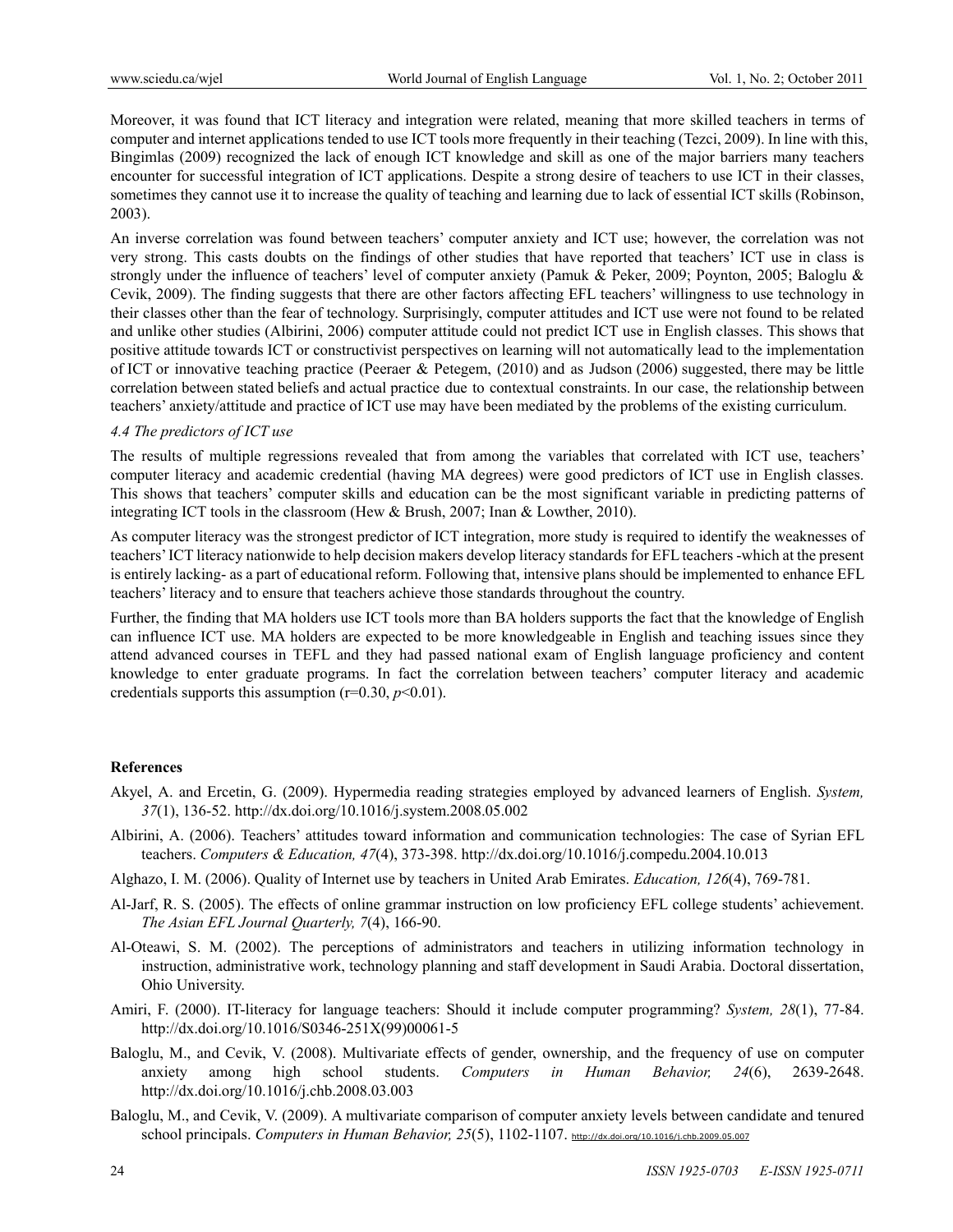- Baylor, A. L., and Ritchie, D. (2002). What factors facilitate teacher skill, teacher morale, and perceived student learning in technology-using classrooms? Computers & Education, 39(4), 395-414. http://dx.doi.org/10.1016/S0360-1315(02)00075-1
- Beatty, K., and Nunan, D. (2004). Computer-mediated collaborative learning. *System, 32*(2), 165-183. http://dx.doi.org/10.1016/j.system.2003.11.006
- Bebell, D., Russell, M., and O'Dwyer, L. (2004). Measuring teachers' technology uses: Why multiple measures are more revealing. *Journal of Research on Technology in Education, 37*(1), 45-63.
- Becker, H. J., Ravitz, J. L., and Wong, Y. T. (1999). Teachers and teacher-directed student use of computers and software. Irvine, California: University of California, Centre for Research on Information Technology and Organizations. Retrieved August 2010 from http://www.crito.uci.edu/tlc/findings/computeruse/html/startpage.htm.
- Bingimlas, K. (2009). Barriers to successful integration of ICT in teaching and learning environment: A review of the literature. *Eurasia Journal of Mathematics, Science and Technology Education, 5*(3), 235-245.
- Brosnan, M. J. (1998). *Technophobia: The psychological impact of information technologies*. London: Routledge. http://dx.doi.org/10.4324/9780203436707
- Burn, A., and Leach, J. (2004). A systematic review of the impact of ICT on the learning of literacies associated with moving image texts in English, 5-16. In Research evidence in education library EPPI-Centre, Social Science Research Unit, Institute of Education, London. Retrieved September 2010 from http://eppi.ioe.ac.uk/cms/Default.aspx?tabid=226&language=en-US.
- Cancannon, F., Flynn, A., and Campbell, M. (2005). What campus-based students think about the quality and benefits of e-learning? *British Journal of Educatio*nal Technology 36(3), 501-512. http://dx.doi.org/10.1111/j.1467-8535.2005.00482.x
- Chapelle, C. A. (2003). *English language learning and technology: Lectures on applied linguistics in the age of information and communication technology*. John Benjamins Publishing: Amsterdam.
- Chikamatsu, N. (2003). The effects of computer use on L2 Japanese writing. *Foreign Language Annals, 36*(1), 114-127. http://dx.doi.org/10.1111/j.1944-9720.2003.tb01937.x
- Claudia, M., Steil, A., and Todesco, J. (2004). Factors influencing the adoption of the Internet as a teaching tool at foreign language schools. *Computers & Education, 42*(4), 353-374. http://dx.doi.org/10.1016/j.compedu.2003.08.007
- Conti-Ramsden, G., Durkin, K., Walker, A. (2010). Computer anxiety: A comparison of adolescents with and without a history of specific language impairment (SLI), *Computers & Education, 54*(1), 136-145. http://dx.doi.org/10.1016/j.compedu.2009.07.015
- Cooper, J. (2006). The digital divide: The special case of gender. *Journal of Computer Assisted Learning, 22*(5), 320-334. http://dx.doi.org/10.1111/j.1365-2729.2006.00185.x
- Daud, N.M. (1995). A computer attitude scale for language teachers. *Computer Assisted Language Learning, 8,* 355-63. http://dx.doi.org/10.1080/0958822950080404
- Davis, F. D. (1993). User acceptance of information technology: System characteristics, user perception and behavioral impacts. *International Journal of Man-Machine Studies, 38*(3), 475-87. http://dx.doi.org/10.1006/imms.1993.1022
- Dunn, S., & Ridgway, J. Computer use during primary school teaching practice. A survey. *Journal of Computer Assisted Learning, 7*(1), 7-17. http://dx.doi.org/10.1111/j.1365-2729.1991.tb00220.x
- Global Reach, Global Internet statistics (by Language): Sources & references. Available at http://global-reach.biz/globstats/refs.php3.
- Goodson, I. F. and Mangan, J. M. (1995). Subject cultures and the introduction of classroom computers. *British Educational Research Journal, 21*(5), 613-628. http://dx.doi.org/10.1080/0141192950210505
- Granger, C.A., Morbey, M.L., Lotherington, H., Owston, R.D., and Wideman, H.H. (2002). Factors contributing to teachers' successful implementation of IT. *Journal of Computer Assisted Learning, 18*(4), 480-488. http://dx.doi.org/10.1046/j.0266-4909.2002.00259.doc.x
- Hermans, R., Tondeur, J. , van Braak, J, and Valcke, M. (2008). The impact of primary school teachers' educational beliefs on the classroom use of computers. *Computers & Education, 51*(4), 1499-1509. http://dx.doi.org/10.1016/j.compedu.2008.02.001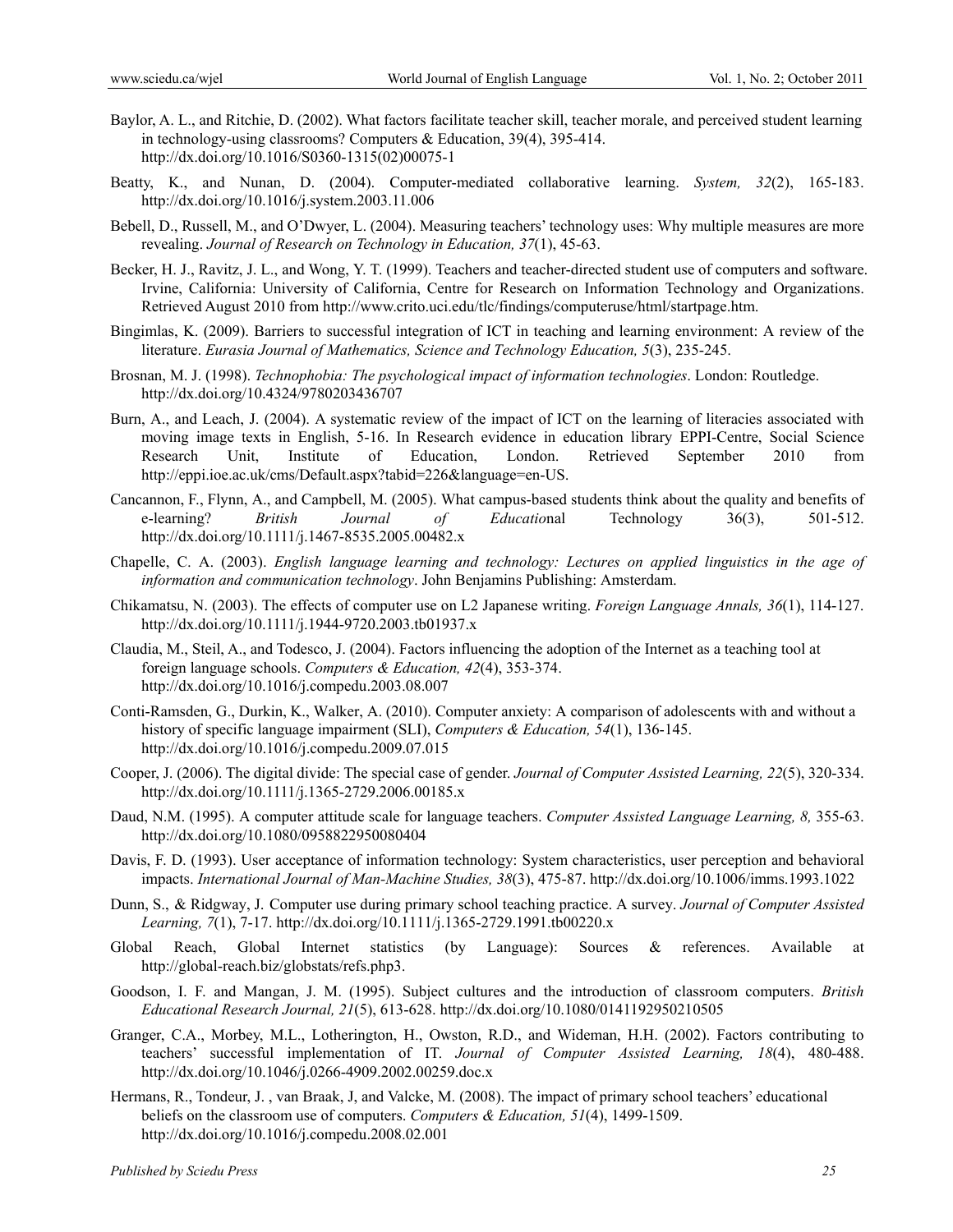- Hew, K. F, and Brush, T. (2007). Integrating technology into K-12 teaching and learning: Current knowledge gaps and recommendations for future research. *Educational Technology Research and Development, 55*(3), 223-252. http://dx.doi.org/10.1007/s11423-006-9022-5
- Hochart, J.J. (1998). Improving listening and speaking skills in English through the use of authoring systems. *ReCALL, 10*(2), 18-24. http://dx.doi.org/10.1017/S0958344000003700
- Hughes, J. (2005). The role of teacher knowledge and learning experiences in forming technology-integrated pedagogy. *Journal of Technology and Teacher Education, 13*(2), 277-302.
- Inan, F. A., and Lowther, D. L. (2010). Factors affecting technology integration in K-12 classrooms: a path model. *Education Tech Research Dev, 58*(2), 137-154. http://dx.doi.org/10.1007/s11423-009-9132-y
- Internet World Stats. Internet Usage Statistics- Big Picture: World Internet users and population stats. (2009). Retrieved June 2010. From http://www.internetworldstats.com/stats.htm.
- Iran's National Document of Development: The fourth Five-Year Development Plans. (2006). Office of the Presidency, I.R. Iran
- Johns, A. (2004). *A review of the research literature on barriers to the uptake of ICT by teachers.* British Educational Communications and Technology Agency (Becta).
- Judson, E. (2006). How teachers integrate technology and their beliefs about learning: Is there a connection?" *Journal of Technology and Teacher Education, 14*, 581-597.
- Ketabi, S., and Talebinejad. (2009). Olgouhaie farhangi-ejtemaii erae shode dar ketabhaye amoozeshe zaban englisi dabirestanhaie Iran az nazare mizan ijade angizeshe rohie tahghigh [The role of cultural-social patterns of Iranian high-school English textbooks in arousing research motivation]. *Shiraz University Journal of Teaching Language Skill*, *1*(1), 41-69. Retrieved November 2010 from www.sid.ir
- Kim, J. H., Jung, S. Y., and Lee, W. G. (2008). Design of contents for ICT literacy in-service training of teachers in Korea. *Computers & Education, 51*(4), 1683-1706. http://dx.doi.org/10.1016/j.compedu.2008.05.001
- Korthagen, F. (2004). In search of the essence of a good teacher: towards a more holistic approach in teacher education*. Teaching and Teacher Education, 20*(1), 77-97. http://dx.doi.org/10.1016/j.tate.2003.10.002
- Korukonda, A. (2007). Differences that do matter: A dialectic analysis of individual characteristics and personality dimensions contributing to computer anxiety. *Computers in Human Behavior, 23(4)*, 1921-1942. http://dx.doi.org/10.1016/j.chb.2006.02.003
- Krejcie, R., and Morgan, D. (1970). Determining sample size for research activities. *Educational and Psychological Measurement, 30*(3), 607-610.
- Lee, L. (2002). Enhancing learners' communication skills through synchronous electronic interaction and task-based instruction. *Foreign Language Annals, 35*(1), 16-24. http://dx.doi.org/10.1111/j.1944-9720.2002.tb01829.x
- Lee, S. T. (2008).Teaching pronunciation of English using computer assisted learning software: An action research study in an institute of technology in Taiwan. Unpublished Ph.D. dissertation. Australian Catholic University. Australia.
- Levin, T., and Wadmany, R. (2008). Teachers' views on factors affecting effective integration of information technology in the classroom: Developmental scenery. *Journal of Technology and Teacher Education, 16*(2), 233-263.
- Lim, C. P., Teo, Y. H., Wong, P., Khine, M. S., Chai, C. S., and Divaharan, S. (2003). Creating a conducive learning environment for the effective integration of ICT: Classroom management issues. *Journal of Interactive Learning Research, 14*(4), 405-423.
- Mcilroy, D., Sadler, C., and Boojawon, N. (2007). Computer phobia and computer self-efficacy: their association with undergraduates' use of university computer facilities. *Computers in Human Behavior, 23*(3), 1285-1299. http://dx.doi.org/10.1016/j.chb.2004.12.004
- Mahdizadeh, H., Biemans, H., and Mulder, M. (2008). Determining factors of the use of e-learning environments by university teachers. *Computers & Education, 51*(1), 142-154. http://dx.doi.org/10.1016/j.compedu.2007.04.004
- Mahfouz, S.M., and Ihmeideh, F.M. (2009). Attitudes of Jordanian university students towards using online chat discourse with native speakers of English for improving their language proficiency, *Computer Assisted Language Learning, 22*(3), 206-27. http://dx.doi.org/10.1080/09588220902920151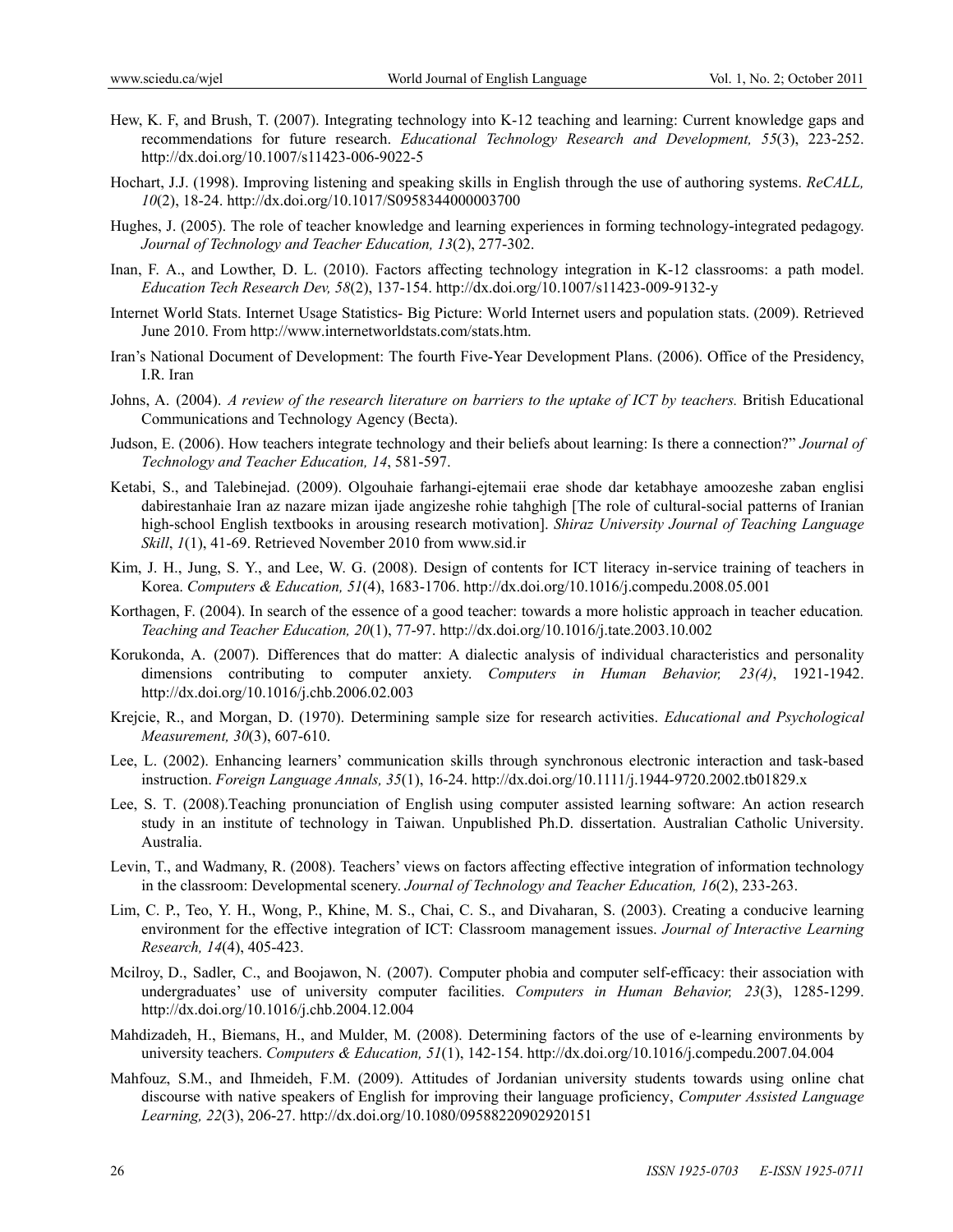- Navdal, F. (2007). Home-PC usage and achievement in English, *Computers & Education, 49*(4), 1112-1121. http://dx.doi.org/10.1016/j.compedu.2006.01.003
- Ogunkola, B. (2008). Computer attitude, ownership and use as predictors of computer literacy of science teachers in Nigeria. *International Journal of Environmental & Science Education, 3*(2), 53-57.
- Pamuk, S. and Peker, D. (2009). Turkish pre-service science and mathematics teachers' computer related self-efficacies, attitudes, and the relationship between these variables. *Computers & Education, 53*(2), 454-461. http://dx.doi.org/10.1016/j.compedu.2009.03.004
- Paraskeva, F., Bouta, H., and Papagianni, Aik. (2008). Individual characteristics and computer self-efficacy in secondary education teachers to integrate technology in educational practice. *Computers & Education, 50*(3), 1084-1091. http://dx.doi.org/10.1016/j.compedu.2006.10.006
- Peeraer, J. and Van Petegem, P. (2010). Factors Influencing Integration of ICT in Higher Education in Vietnam. In Z. Abas et al. Eds. AACE. *Proceedings of Global Learn Asia Pacific,* (pp. 916-924).
- Poynton, T.A. (2005). Computer literacy across the lifespan: A review with implications for educators. *Computers in Human Behavior, 21*(6), 861-872. http://dx.doi.org/10.1016/j.chb.2004.03.004
- Prensky, M. (2001). Digital natives, digital immigrants. *On the Horizon, 9*(1), 1-2. http://dx.doi.org/10.1108/10748120110424816
- Rahimi, M. and Nabilou, Z. (2009). Globalization and EFL curriculum reform in Iran: Challenges and opportunities. *Journal of Technology of Education, 3*(2), 115-124. Retrieved August 2010 from www.sid.ir.
- Rahimi, M. and Yadollahi, S. (2009). Computer Anxiety: A Comparison between Campus-based and Distance Learning EFL Students. Paper presented in the first International Conference on e-learning and teaching. IUST, Tehran, Iran. Retrieved August 2010 from www.civilica.com
- Rahimi, M. and Yadollahi, S. (2011). Success in learning English as a foreign language as a predictor of computer anxiety. *Procedia Computer Science, 3*, 175-182.
- Reynolds, D., Treharne, D. and Tripp, H. (2003). ICT-the hopes and reality. *British Journal of Educational Technology, 34*(2), 151-167. http://dx.doi.org/10.1111/1467-8535.00317
- Robinson, W. I. (2003). *External, and internal factors which predict teachers' computer usage in K-12 classrooms.* Detroit, MI: Wayne State University.
- Snoeyink, R., and Ertmer, P. A. (2001). Thrust into technology: How veteran teachers respond. *Journal of Educational Technology Systems, 30*(1), 85-111. http://dx.doi.org/10.2190/YDL7-XH09-RLJ6-MTP1
- Tezci, E. (2009). Teachers' effect on ICT use in education: The Turkey sample. *Procedia Social and Behavioral Sciences, 1*(1), 1285-1294. http://dx.doi.org/10.1016/j.sbspro.2009.01.228
- Todman, J, and Day, K. (2006). Computer anxiety: The role of psychological gender. *Computers in Human Behavior, 22*(5), 856-869. http://dx.doi.org/10.1016/j.chb.2004.03.009
- Tondeur, J. Valcke, M., and van Braak J. (2008). A multidimensional approach to determinants of computer use in primary education: Teacher and school characteristics. *Journal of Computer Assisted Learning, 24*(6), 494-506. http://dx.doi.org/10.1111/j.1365-2729.2008.00285.x
- Tsou, W., Wang, W., and Li, H. (2002). How computers facilitate English foreign language learners acquire English abstract words. *Computers & Education, 39*(4), 415-428. http://dx.doi.org/10.1016/S0360-1315(02)00078-7
- Ursavaş, Ö.F., and Karal, H. (2009). Assessing pre-service teachers' computer phobia levels in terms of gender and experience, Turkish sample. *International Journal of Behavioral, Cognitive, Educational and Psychological Sciences, 1*(1), 71-75.
- van Braak, J., Tondeur, J., & Valcke, M. (2004). Explaining different types of computer use among primary school teachers. *European Journal of Psychology of Education, 19*(4), 407-422. http://dx.doi.org/10.1007/BF03173218
- Vandewaeterea, M., and Desmet, P. (2009). Introducing psychometrical validation of questionnaires in CALL research: The case of measuring attitude towards CALL. *Computer Assisted Language Learning, 22*(4), 349-80. http://dx.doi.org/10.1080/09588220903186547
- Volman M. and van Eck, E. (2001). Gender equity and information technology in education: The second decade. *Review of Educational Research, 71*(4), 613-634. http://dx.doi.org/10.3102/00346543071004613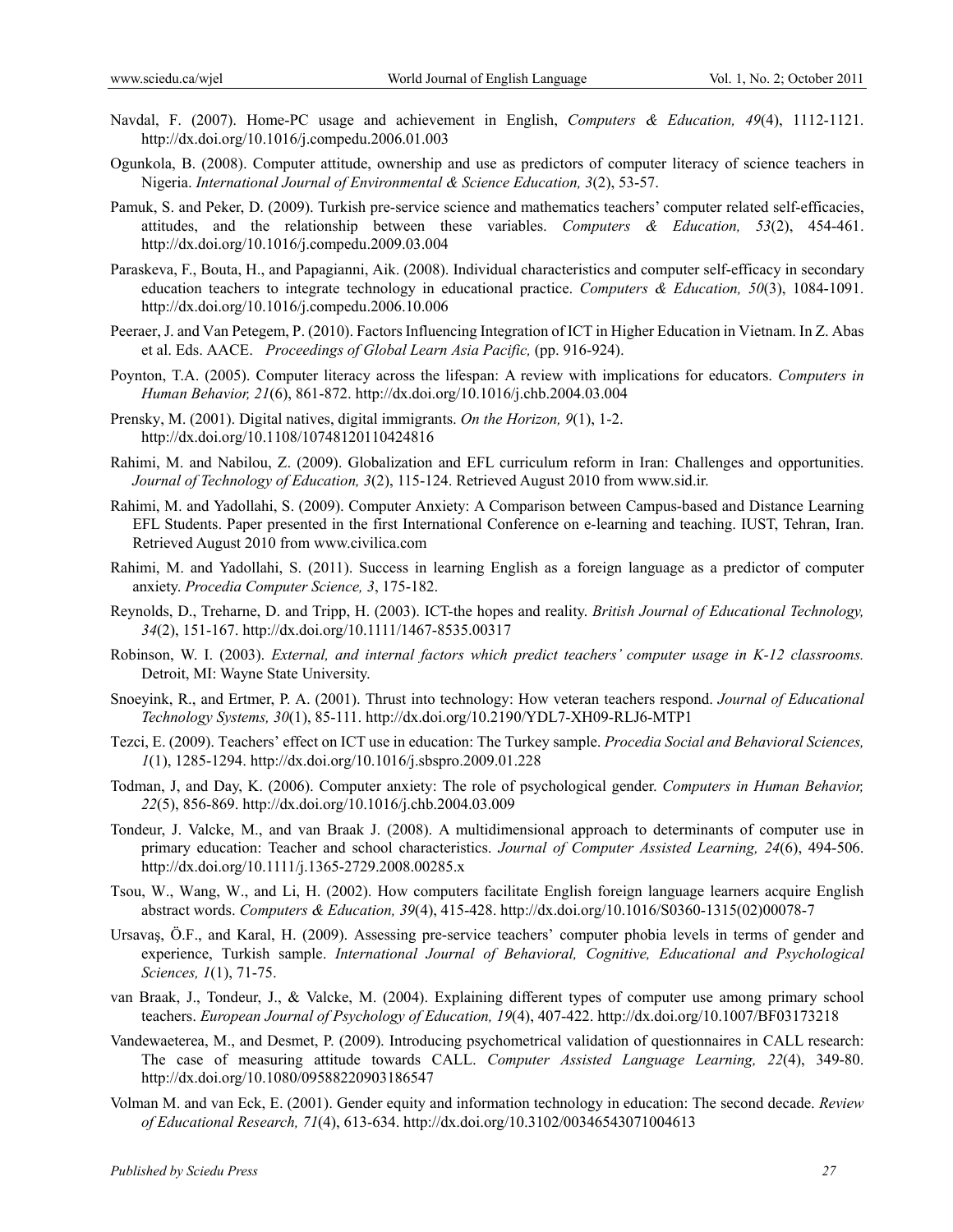- Walls, S., Kucsera, J., Walker, J., Acee, T., McVaugh, N., and Robinson, D. (2010). Podcasting in education: Are students as ready and eager as we think they are? *Computers & Education, 54*(2), 371-78. http://dx.doi.org/10.1016/j.compedu.2009.08.018
- Warschauer, M. (1996). Computer assisted language learning: An introduction. In Fotos S. (Ed.) *Multimedia language teaching*, (pp. 3-20). Tokyo: Logos International.
- Watson, D. M. (1998). Blame the technocentric artifact! What research tells us about problems inhibiting teacher use of IT. In G. Marshall, & M. Ruohonen (Eds.), Capacity building for IT in education in developing countries (pp. 185–192). London: Chapman & Hall.
- Weil, M. M., Sears, D. C., and Rosen, L. D. (1988). Computer anxiety rating scale (Form C). In: L. D. Rosen, & M. M. Weil (2000). Measuring computer anxiety. Available: lrosen@dhvx20.csudh.edu.
- World Bank (2009). Country Profile (Iran, Islamic Republic of). Retrieved June 2009 from http://web.wordbank.org
- Yang, S. C., and Huang, Y. F. (2008). A study of high school English teachers' behavior, concerns and beliefs in integrating information technology into English instruction. *Computers in Human Behavior, 24*(3), 1085-1103. http://dx.doi.org/10.1016/j.chb.2007.03.009
- Zamani, B. E. (2010). Successful implementation factors for using computers in Iranian schools during one decade (1995–2005). *Computers & Education, 54*(1), 59-68. http://dx.doi.org/10.1016/j.compedu.2009.07.004